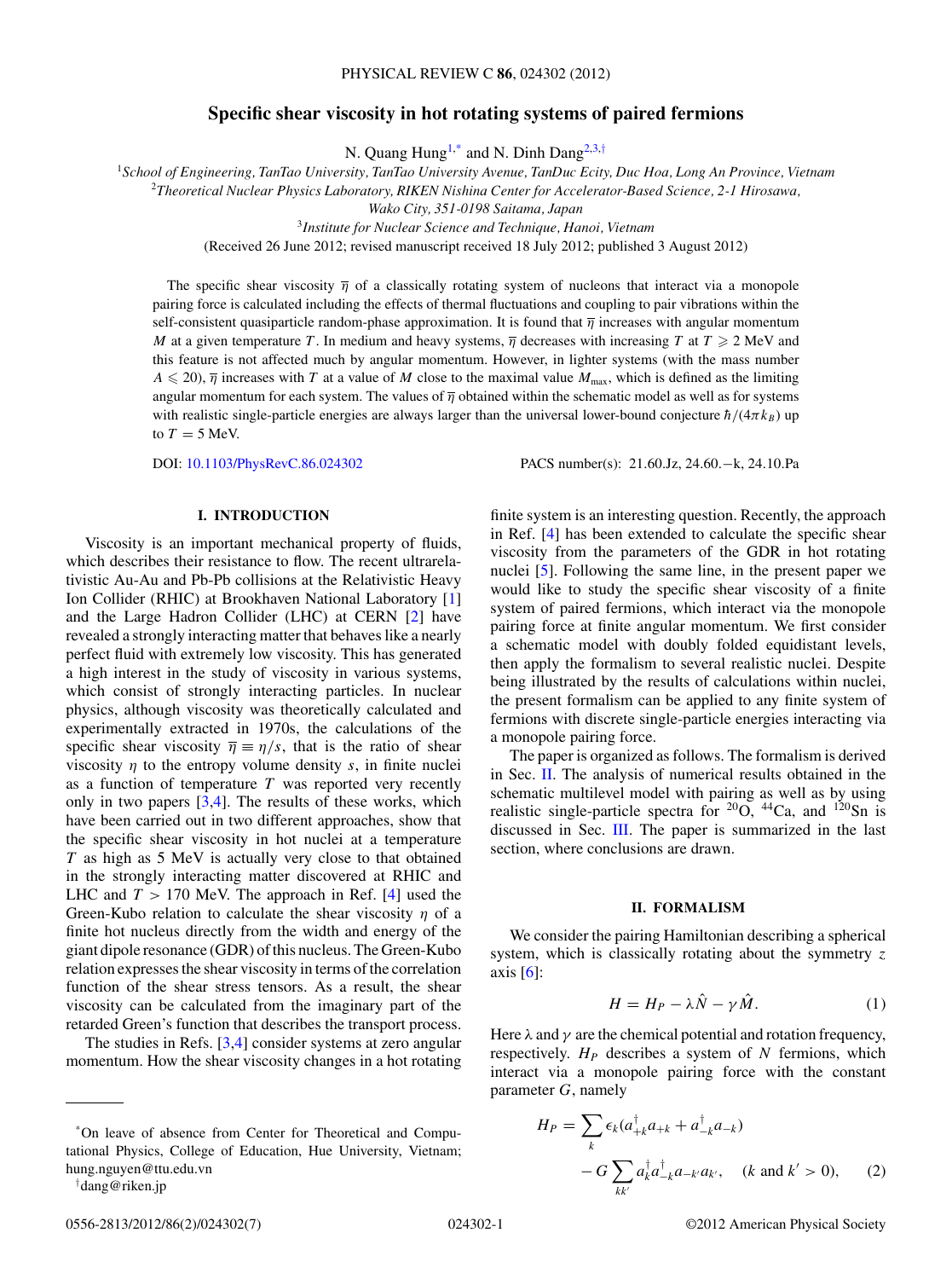<span id="page-1-0"></span>where  $a_{\pm k}^{\dagger}(a_{\pm k})$  are the creation (annihilation) operators of a nucleon (neutron or proton) with angular momentum *k*, projection  $\pm m_k$  ( $m_k > 0$ ), and energy  $\epsilon_k$ . The particle-number operator  $\hat{N}$  and total angular momentum  $\hat{M}$ , which coincides with its *z* projection, are given as

$$
\hat{N} = \sum_{k} (a_{+k}^{\dagger} a_{+k} + a_{-k}^{\dagger} a_{-k}),
$$
  
\n
$$
\hat{M} = \sum_{k} m_{k} (a_{+k}^{\dagger} a_{+k} - a_{-k}^{\dagger} a_{-k}).
$$
\n(3)

By using the Bogolyubov transformation  $a_k^{\dagger} = u_k \alpha_k^{\dagger} + v_k \alpha_{-k}$ from the particle operators,  $a_k^{\dagger}$  and  $a_k$ , to the quasiparticle ones,  $\alpha_k^{\dagger}$  and  $\alpha_k$ , the Hamiltonian [\(1\)](#page-0-0) is transformed into the quasiparticle one  $H$ , whose explicit form can be found, for example, in Refs. [\[7,8\]](#page-6-0).

The Hamiltonian [\(1\)](#page-0-0) has been recently solved within the  $FTBCS1 + SCQRPA$  in Refs. [\[7,8\]](#page-6-0). The  $FTBCS1 + SCQRPA$ includes the effect caused by the quasiparticle-number fluctuation (QNF) at finite temperature (FT), which is neglected in the standard BCS solution of the pairing problem, as well as the effect owing to coupling to pairing vibration within the self-consistent quasiparticle random-phase approximation  $SCQRPA$ ). Because the FTBCS1 + SCQRPA has already been discussed thoroughly in Refs. [\[7–9\]](#page-6-0), we summarize below only their main results, which are necessary for calculations in the present paper.

# **A. FTBCS1 equations at finite angular momentum**

The FTBCS1 equations are a set of coupled equations for the pairing gap, particle number, and angular momentum. The abbreviation "FTBCS1" denotes that, different from the conventional FTBCS, QNF is taken into account in FTBCS1. The equation for the level-dependent pairing gap  $\Delta_k$  is given as

$$
\Delta_k = \Delta + \delta \Delta_k, \tag{4}
$$

with the level-independent gap  $\Delta$  and the level-dependent gap  $δΔ<sub>k</sub>$  defined as

$$
\Delta = G \sum_{k'} u_{k'} v_{k'} (1 - n_{k'}^+ - n_{k'}^-),
$$
  

$$
\delta \Delta_k = G \frac{\delta \mathcal{N}_k^2}{1 - n_k^+ - n_k^-} u_k v_k,
$$
 (5)

where

$$
u_k^2 = \frac{1}{2} \left( 1 + \frac{\epsilon_k - G v_k^2 - \lambda}{E_k} \right), \quad v_k^2 = \frac{1}{2} \left( 1 - \frac{\epsilon_k - G v_k^2 - \lambda}{E_k} \right),
$$
  

$$
E_k = \sqrt{\left(\epsilon_k - G v_k^2 - \lambda\right)^2 + \Delta_k^2},
$$
 (6)

and  $\delta \mathcal{N}_k^2$  is the QNF at nonzero angular momentum

$$
\delta \mathcal{N}_k^2 = (\delta \mathcal{N}_k^+)^2 + (\delta \mathcal{N}_k^-)^2 = n_k^+(1 - n_k^+) + n_k^-(1 - n_k^-). \tag{7}
$$

The equations for the particle number *N* and total angular momentum *M* are (see Eqs.  $(25)$  and  $(26)$  of Ref.  $[8]$ )

$$
N = 2\sum_{k} \left[ v_{k}^{2} (1 - n_{k}^{+} - n_{k}^{-}) + \frac{1}{2} (n_{k}^{+} + n_{k}^{-}) \right],
$$
  

$$
M = \sum_{k} m_{k} (n_{k}^{+} - n_{k}^{-}).
$$
 (8)

In these equations  $n_k^{\pm}$  are quasiparticle occupation numbers at temperature *T* and angular momentum projection  $\mp m_k$  given by the Fermi-Dirac distribution of noninteracting fermions,

$$
n_k^{\pm} = \frac{1}{\exp[\beta(E_k \mp \gamma m_k)] + 1}, \quad \beta = \frac{1}{T}.
$$
 (9)

By neglecting the QNF, that is, setting  $\delta \mathcal{N}_k^2 = 0$  in Eq. (7), the FTBCS1 equations become the conventional FTBCS ones.

#### **B. FTBCS1 + SCQRPA**

Coupling to pair vibrations beyond the FTBCS1 is carried out by solving the SCQRPA equations for the pair vibration generated by the phonon operators

$$
\mathcal{Q}_{\mu}^{\dagger} = \sum_{k} \frac{\mathcal{X}_{k}^{\mu} \alpha_{k}^{\dagger} \alpha_{-k}^{\dagger} - \mathcal{Y}_{k}^{\mu} \alpha_{-k} \alpha_{k}}{\sqrt{1 - n_{k}^{+} - n_{k}^{-}}}, \qquad \mathcal{Q}_{\mu} = [\mathcal{Q}_{\mu}^{\dagger}]^{\dagger}.
$$
 (10)

The quasiparticle Hamiltonian  $H$  is then represented in the effective form as [\[8\]](#page-6-0)

$$
\mathcal{H}_{\text{eff}} = \sum_{k} b_{k}^{+} \mathcal{N}_{k}^{+} + \sum_{-k} b_{k}^{-} \mathcal{N}_{k}^{-} + \sum_{k'} q_{kk'} \mathcal{N}_{k} \mathcal{N}_{k'} + \sum_{\mu} \omega_{\mu} \mathcal{Q}_{\mu}^{\dagger} \mathcal{Q}_{\mu} + \sum_{k\mu} V_{k}^{\mu} \mathcal{N}_{k} (\mathcal{Q}_{\mu}^{\dagger} + \mathcal{Q}_{\mu}), \qquad (11)
$$

where  $\mathcal{N}_k^{\pm} = \alpha_{\pm k}^{\dagger} \alpha_{\pm k}$ ,  $\mathcal{N}_k = \mathcal{N}_k^+ + \mathcal{N}_k^-$ , and  $\omega_\mu$  are the phonon energies (eigenvalues of the SCQRPA equations) and the vertex  $V_k^{\mu}$  is given as

$$
V_k^{\mu} = \sum_{k'} g_k(k') \sqrt{1 - n_k^+ - n_k^-} \left( \mathcal{X}_{k'}^{\mu} + \mathcal{Y}_{k'}^{\mu} \right). \tag{12}
$$

The explicit expressions of  $b_k^{\pm}$ ,  $g_k(k')$  and  $q_{kk'}$  are given in Eq. (10) of Ref. [\[8\]](#page-6-0) and Eqs. (12) and (14) of Ref. [\[7\]](#page-6-0), respectively. The set of FTBCS1 and SCQRPA equations are solved self-consistently to define the pairing gap  $\Delta_k$ , chemical potential *λ*, rotation frequency *γ* , phonon energies *ωμ*, phonon amplitudes  $\mathcal{X}_k^{\mu}$  and  $\mathcal{Y}_{k_{\perp}}^{\mu}$  as well as the quasiparticle and phonon occupation numbers  $n_k^{\pm}$  and  $\nu_\mu$  at each value of temperature *T* and angular momentum *M*.

After solving the  $FTBCS1 + SCQRPA$  equations, the Green's function for the quasiparticle propagation is found by using the effective Hamiltonian  $(11)$  as

$$
G_{\pm k}(E) = \frac{1}{2\pi} \frac{1}{E - E_k^{\pm} - M_k^{\pm}(E)},
$$
(13)

with the modified quasiparticle energies

$$
E_k^{\pm} = b_k^{\pm} + q_{kk},
$$
 (14)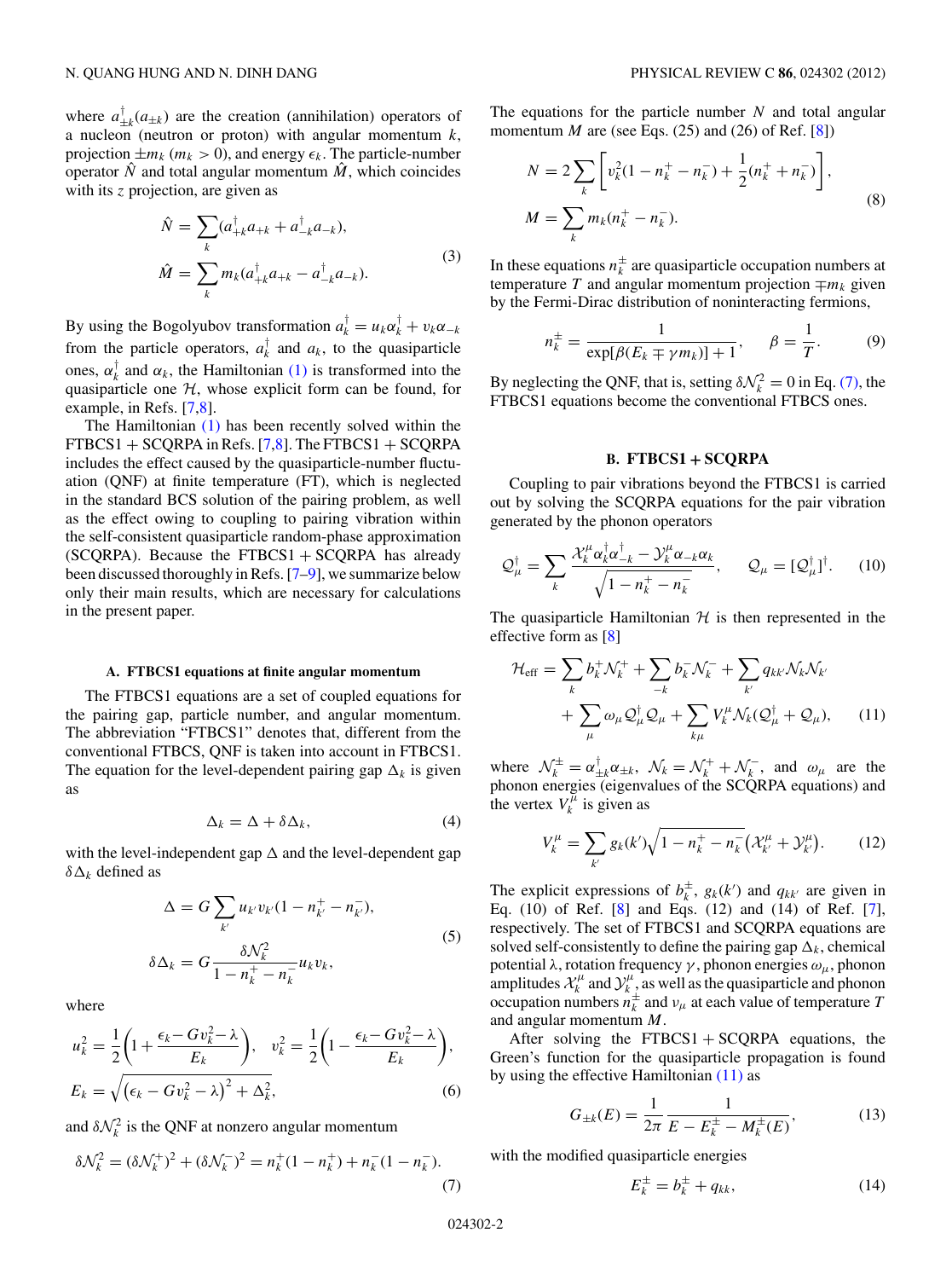<span id="page-2-0"></span>and the mass operator, which has the analytic continuation into the complex energy plane as

$$
M_k^{\pm}(\omega \pm i\varepsilon) = M_k^{\pm}(\omega) \mp i\gamma_k^{\pm}(\omega). \tag{15}
$$

The real and imaginary parts of this analytic continuation define, respectively, the energy shift and damping of the quasiparticle owing to coupling to the SCQRPA, namely

$$
M_k^{\pm}(\omega) = \sum_{\mu} (V_k^{\mu})^2 \left[ \frac{(1 - n_k^{\pm} + v_{\mu})(\omega - E_k^{\pm} - \omega_{\mu})}{(\omega - E_k^{\pm} - \omega_{\mu})^2 + \varepsilon^2} + \frac{(n_k^{\pm} + v_{\mu})(\omega - E_k^{\pm} + \omega_{\mu})}{(\omega - E_k^{\pm} + \omega_{\mu})^2 + \varepsilon^2} \right],
$$
 (16)

$$
\gamma_k^{\pm}(\omega) = \varepsilon \sum_{\mu} \left( V_k^{\mu} \right)^2 \left[ \frac{1 - n_k^{\pm} + v_{\mu}}{(\omega - E_k^{\pm} - \omega_{\mu})^2 + \varepsilon^2} + \frac{n_k^{\pm} + v_{\mu}}{(\omega - E_k^{\pm} + \omega_{\mu})^2 + \varepsilon^2} \right].
$$
\n(17)

In Eqs. (15)–(17),  $v_{\mu} = \langle Q_{\mu}^{+}Q_{\mu} \rangle$  is the phonon occupation number, which is found by solving a set of coupled equations (31)–(35) in Ref. [\[8\]](#page-6-0), and  $\varepsilon$  is a sufficiently small parameter.

The spectral intensities  $J_k^{\pm}(\omega)$  are derived from the relations [\[10\]](#page-6-0)

$$
J_k^{\pm}(\omega)[\exp(\omega/T) + 1]/2
$$
  
=  $i[G_{\pm k}(\omega + i\varepsilon) - G_{\pm k}(\omega - i\varepsilon)]/2 = -\text{Im}G_{\pm k}(\omega)$  (18)

in the form

$$
J_k^{\pm}(\omega) = \frac{1}{\pi} \frac{\gamma_k^{\pm}(\omega)(e^{\omega/T} + 1)^{-1}}{[\omega - E_k^{\pm} - M_k^{\pm}(\omega)]^2 + [\gamma_k^{\pm}(\omega)]^2},\qquad(19)
$$

and the quasiparticle occupation numbers  $n_k^{\pm}$  are found as

$$
n_k^{\pm} = \int_{-\infty}^{\infty} J_k^{\pm}(\omega) d\omega.
$$
 (20)

In the limit of small quasiparticle damping  $\gamma_k^{\pm}(\omega) \to 0$ ,  $n_k^{\pm}$ can be approximated with the Fermi-Dirac distribution

$$
n_k^{\pm} \simeq \frac{1}{\exp(\widetilde{E}_k^{\pm}/T) + 1},\tag{21}
$$

where  $E_k^{\pm}$  are the solutions of the equations for the poles of the quasiparticle Green's functions  $G_{\pm k}(E)$  [\(13\),](#page-1-0) namely

$$
\widetilde{E}_k^{\pm} - E_k^{\pm} - M_k^{\pm}(\widetilde{E}_k^{\pm}) = 0.
$$
 (22)

A simplified version of  $FTBCS1 + SCQRPA$  is called the FTBCS1 + QRPA. In the latter, by ignoring the selfconsistency, the FTBCS1 is solved first. The obtained  $u_k$ ,  $v_k$ , FTBCS1 quasiparticle energies  $E_k$  and rotation frequency *γ* are then used to solve the QRPA equations to determine the phonon energies  $\omega_{\mu}$ , as well as the amplitudes  $\mathcal{X}_{k}^{\mu}$  and  $\mathcal{Y}_k^{\mu}$ . The quasiparticle occupation numbers are approximated with the Fermi-Dirac distribution (21), where  $E_k \mp \gamma m_k$  are used in place of  $E_k^{\pm}$  (see Eq. (24) of Ref. [\[8\]](#page-6-0)), and the phonon occupation numbers  $v_\mu$  are approximated with the Bose-Einstein distribution  $v_{\mu} = [\exp(\omega_{\mu}/T) - 1]^{-1}$ .

## **C. Specific shear viscosity**

As has been mentioned in the Introduction, the specific shear viscosity is defined as a function of *T* and *M* as

$$
\overline{\eta}(T, M) = \frac{\eta(T, M)}{s(T, M)}, \qquad s(T, M) = \frac{\rho}{A} S(T, M), \tag{23}
$$

where  $n(T, M)$  is the shear viscosity and  $s(T, M)$  is the entropy density at finite *T* and *M*,  $\rho$  is the nuclear density, *A* is the number of nucleons, and  $S(T, M)$  is the entropy of the system. From Eq. (3) of Ref. [\[4\]](#page-6-0), we have

$$
\eta(T, M) = \eta_0 \frac{\lim_{\omega \to 0} \text{Im}G(\omega, T, M)}{\lim_{\omega \to 0} \text{Im}G(\omega, 0, 0)}.
$$
 (24)

A normalization is carried out in Eq.  $(24)$  so that in the limit of  $T = 0$  and  $M = 0$ , the value of  $\eta(T, M)$  is equal to the parameter  $\eta_0$ , whose value can be extracted from experimental systematics.

By using Eq. (18), we obtain from Eq. (24)

$$
\eta(T, M) = \eta_0 \frac{J(0, T, M)}{J(0, 0, 0)}.
$$
\n(25)

In Eq. (25) we introduce the shorthand notation

$$
J(0, T, M) = \sum_{k} J_{k}(0, T, M)/\Omega,
$$
  

$$
J_{k}(0, T, M) = J_{k}^{+}(0, T, M) + J_{k}^{-}(0, T, M),
$$
 (26)

where  $\Omega$  is the sum of all single-particle levels. (For the spherical case,  $J(0, T, M) = \sum_j \Omega_j J_j(0, T, M) / \sum_j \Omega_j$ , with  $\Omega_i = j + 1/2$ ). Replacing the right-hand side of Eq. (25) with its explicit expression obtained by using Eq. (19) with the mass operator  $(16)$  and quasiparticle damping  $(17)$ , we obtain the final expression for  $\eta(T, M)$  in the form

$$
\eta(T, M) = \eta_0 \frac{J^+(T, M) + J^-(T, M)}{2J(0, 0)},
$$
\n(27)

with the explicit expressions for  $J^{\pm}(T, M)$  and  $J(0, 0)$  given as

$$
J^{\pm}(T,M) = \sum_{k} \frac{\varepsilon \sum_{\mu} (V_{k}^{\mu})^{2} \left[ \frac{1 - n_{k}^{\pm} + \nu_{\mu}}{(E_{k}^{\pm} + \omega_{\mu})^{2} + \varepsilon^{2}} + \frac{n_{k}^{\pm} + \nu_{\mu}}{(E_{k}^{\pm} - \omega_{\mu})^{2} + \varepsilon^{2}} \right]}{\left( \widetilde{E}_{k}^{\pm} \right)^{2} + \varepsilon^{2} \left\{ \sum_{\mu} (V_{k}^{\mu})^{2} \left[ \frac{1 - n_{k}^{\pm} + \nu_{\mu}}{(E_{k}^{\pm} + \omega_{\mu})^{2} + \varepsilon^{2}} + \frac{n_{k}^{\pm} + \nu_{\mu}}{(E_{k}^{\pm} - \omega_{\mu})^{2} + \varepsilon^{2}} \right] \right\}^{2}},
$$
\n(28)

$$
J(0,0) = \sum_{k} \frac{\varepsilon \sum_{\mu} \frac{(V_k^{\mu})^2}{[b_k(0) + q_{kk}(0) + \omega_{\mu}(0)]^2 + \varepsilon^2}}{\left[\widetilde{E}_k^{\pm}(0)\right]^2 + \varepsilon^2 \left\{\sum_{\mu} \frac{(V_k^{\mu})^2}{[b_k(0) + q_{kk}(0) + \omega_{\mu}(0)]^2 + \varepsilon^2}\right\}^2},\tag{29}
$$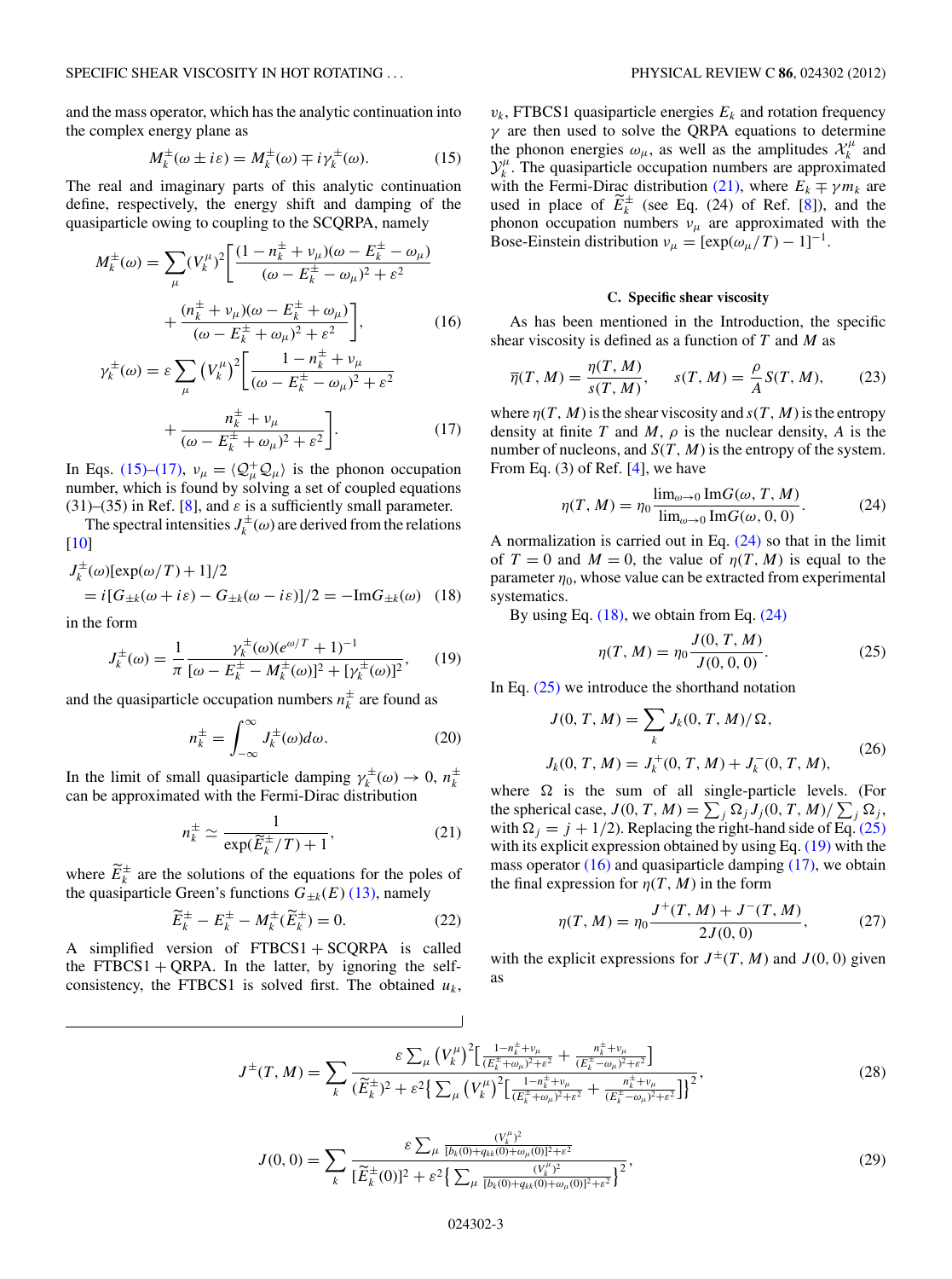<span id="page-3-0"></span>where  $b_k(0)$ ,  $q_{kk}(0)$ ,  $E_k^{\pm}(0)$ , and  $\omega_\mu(0)$  are, respectively, the values of  $b_k$ ,  $q_{kk}$ , solutions of Eq. [\(22\)](#page-2-0) and SCQRPA eigenvalues, determined at  $T = 0$  and  $M = 0$ .

The entropy  $S(T, M)$  is calculated as the sum of the quasiparticle and phonon entropies as

$$
S(T, M) = S_{\alpha}(T, M) + S_{\mathcal{Q}}(T, M), \tag{30}
$$

where the quasiparticle entropy  $S_{\alpha}(T, M)$  is given as

$$
S_{\alpha}(T, M) = -\sum_{k} [n_{k}^{+} \ln n_{k}^{+} + (1 - n_{k}^{+}) \ln(1 - n_{k}^{+})
$$

$$
+ n_{k}^{-} \ln n_{k}^{-} + (1 - n_{k}^{-}) \ln(1 - n_{k}^{-})], \qquad (31)
$$

whereas the phonon entropy is defined as the boson one, namely

$$
S_{\mathcal{Q}}(T, M) = \sum_{\mu} [(1 + v_{\mu}) \ln(1 + v_{\mu}) - v_{\mu} \ln v_{\mu}]. \quad (32)
$$

Within the FTBCS (FTBCS1), the mass operator  $M_k^{\pm}(\omega)$ , quasiparticle damping  $\gamma_k^{\pm}(\omega)$ , phonon occupation numbers  $\nu_\mu$ , and phonon energies  $\omega_{\mu}$  are zero. Therefore, the expressions for  $J^{\pm}(T, M)$  and  $J(0, 0)$  are given as

$$
J^{\pm}(T, M) = \sum_{k} \frac{1}{(E_{k}^{\pm})^2 + \varepsilon^2},
$$
  

$$
J^{\pm}(0, 0) = \sum_{k} \frac{1}{[E_{k}^{\pm}(0)]^2 + \varepsilon^2},
$$
(33)

where  $E_k^{\pm} = E_k \pm \gamma m_k$  with  $E_k$  being the quasiparticle energies obtained within the FTBCS (FTBCS1).

## **III. ANALYSIS OF NUMERICAL RESULTS**

The numerical calculations are carried out for the schematic model as well as realistic nuclei. The schematic model consists of  $\Omega$  doubly folded equidistant levels, which interact via a pairing force with parameter *G*. Before switching on the pairing interaction,  $\Omega/2$  lowest levels are occupied by  $N = \Omega$ particles with two particles on each levels with spin projections  $\pm m_k = \pm 1/2, \pm 3/2, \ldots, \pm \Omega - 1/2$ , whereas  $\Omega/2$  upper levels are empty. The distance between levels is chosen equal to 1 MeV [\[8\]](#page-6-0). As for the realistic nuclei,  ${}^{20}O$ ,  ${}^{44}Ca$ , and  ${}^{120}Sn$ are considered. The single-particle spectra for these nuclei are obtained within the axially deformed Woods-Saxon potential including the spin-orbit and Coulomb interactions [\[11\]](#page-6-0). All the bound (negative energy) single-particle states are taken into account in the calculations. The pairing interaction parameter *G* is adjusted so that the pairing gap at  $T = 0$  reproduces the experimental value obtained from the odd-even mass difference. These nuclei have the proton closed shell, so there is only the neutron pairing gap. Therefore,  $G_N$  is chosen equal to 1.04, 0.53, and 0.14 MeV, which yields  $\Delta_N(0) \approx 3.0, 2.0$ , and 1.42 MeV for <sup>20</sup>O, <sup>44</sup>Ca, and <sup>120</sup>Sn, respectively. Because the pairing gap [\(4\)](#page-1-0) is level dependent, in the analysis we plot the level-weighted gap  $\bar{\Delta}$ , which is defined as  $\bar{\Delta} = \sum_{k} \Delta_k / \Omega$ with  $\Omega$  being the total number of levels.

In the calculations of the shear viscosity  $\eta$  we adopt the value of nuclear density  $\rho = 0.16$  fm<sup>-3</sup>. A value  $\varepsilon = 0.5$  MeV in Eqs.  $(16)$  and  $(17)$  is used in all calculations to ensure

the smooth behavior of the obtained  $\eta(T, M)$ . Regarding the value  $\eta(0, 0)$ , in principle, a superfluid has zero viscosity at  $T = 0$  and  $M = 0$ . At  $T \neq 0$  (or  $M \neq 0$ ), the pairing gap decreases with increasing *T* (or *M*), whereas the admixture of normal mode appears because of the QNF. As a result the shear viscosity  $\eta(T, M)$  becomes finite at  $T \neq 0$  (or  $M \neq 0$ ). As for the realistic nuclei under consideration, they consist of proton closed shells and neutron opened shells. Therefore, the shear viscosity is finite even at  $T = 0$  because of the protons in the normal phase. Meanwhile, according to the lower bound  $\eta/s \geq \hbar/(4\pi k_B)$  conjectured in Ref. [\[12\]](#page-6-0), the shear viscosity *η*(*T*, *M*) cannot be 0 at  $T \neq 0$  even at very small *T* because *s* is always positive at any  $T \neq 0$ . In other words, there are no perfect fluids, that is, fluids having no shear viscosity, at  $T \neq 0$ . Because in the present paper we are interested in the behavior of  $\eta(T, M)$  as a function of *T* and *M*, we adopt  $\eta(0, 0) = \eta_0 = 1.0 \times 10^{-23} \,\text{MeV s fm}^{-3}$  in the calculations for realistic nuclei as well as for the schematic model. This value is obtained by fitting the width of giant resonances at  $T = 0$ (see Ref. [\[4\]](#page-6-0) for the detail discussions on the parameter  $\eta_0$ ).

Shown in Figs.  $1-3$  are the level-weight pairing gap  $\overline{\Delta}$ , density entropy  $s(T, M)$ , shear viscosity  $\eta(T, M)$ , and specific shear viscosity  $\overline{\eta}(T, M) \equiv \eta(T, M)/s(T, M)$  obtained as functions of *T* at three values of angular momentum *M* for the schematic model with  $N = 10, 20,$  and 100, respectively. As has been discussed in Refs. [\[8\]](#page-6-0) and references therein, a



FIG. 1. (Color online) Level-weight pairing gap  $\bar{\Delta}$ , density entropy  $s(T, M)$ , shear viscosity  $\eta(T, M)$ , and specific shear viscosity  $\overline{\eta}(T, M) \equiv \eta(T, M)/s(T, M)$  obtained for the schematic model with  $N = 10$  within the FTBCS (dotted line), FTBCS1 (dashed  $line$ ), FTBCS1 + QRPA (dash-dotted line), and FTBCS1 + SCQRPA (solid line) at different values of angular momentum *M*. The horizontal dashed lines in (j)–(l) denote the lower bound conjecture  $\hbar/(4\pi k_B)$  proposed in Ref. [\[12\]](#page-6-0).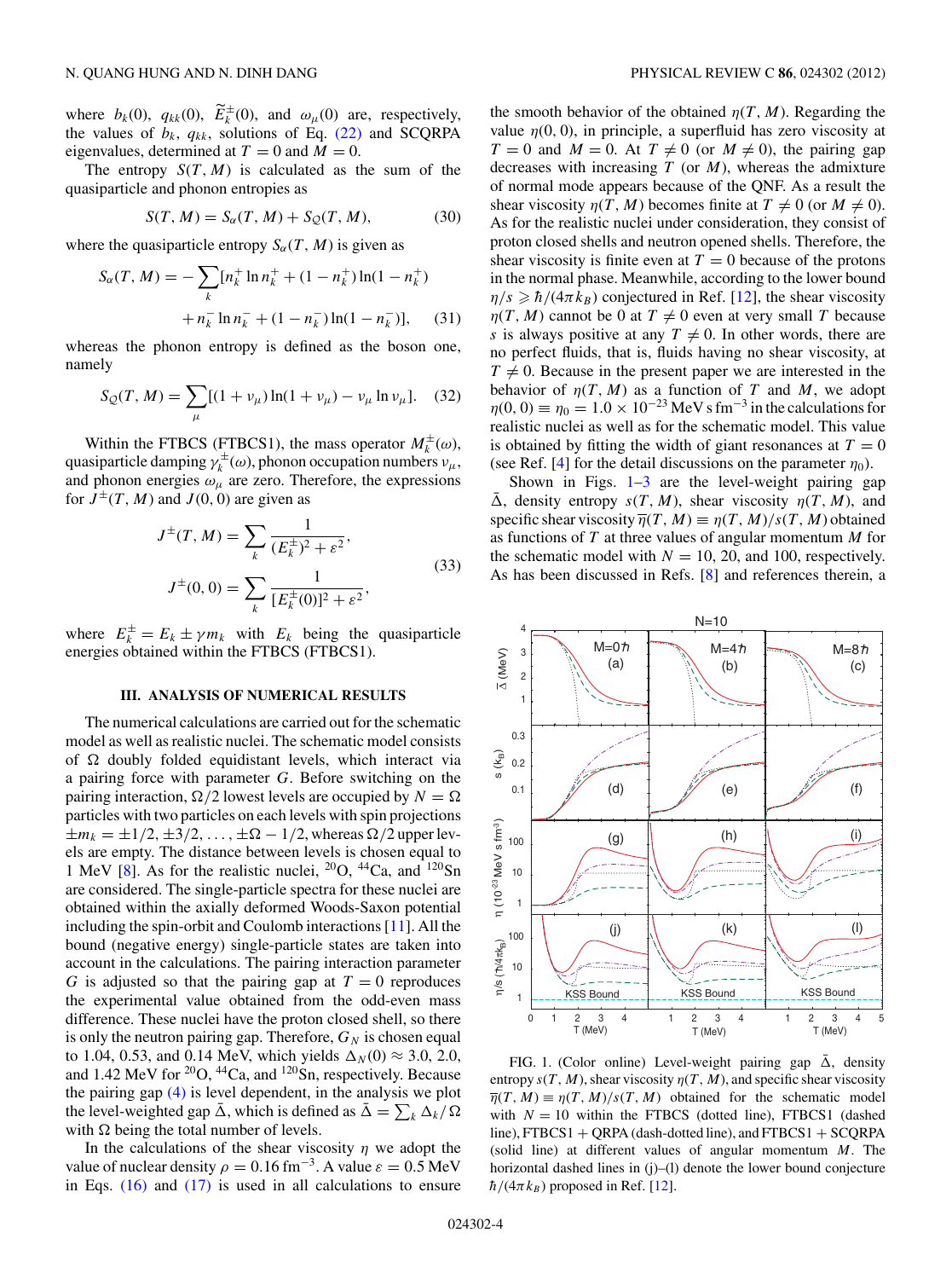

FIG. 2. (Color online) The same as in Fig. [1](#page-3-0) but for  $N = 20$ .

distinguished feature of the FTBCS1 is that the gap  $\bar{\Delta}$  never collapses as the FTBCS gap at the critical temperature  $T_c$  of the phase transition from the superfluid phase to the normal one, but, because of QNF, it decreases monotonically with increasing *T*, and has a tail up to  $T = 5$  MeV [panels (a)–(c)]. With increasing *N*, the tail becomes depleted and eventually vanishes at  $N \to \infty$ . The gap decreases with increasing *M* as well known within the conventional FTBCS. The corrections owing to coupling to SCQRPA slightly increases the pairing gap in the temperature region around the BCS phase transition, but this effect quickly decreases with increasing *N* to become negligible at  $N > 100$ .

The entropy densities predicted by the FTBCS, FTBCS1, and  $FTBCS1 + SCQRPA$  are close to each other, although the SCQRPA corrections slightly decrease the entropy at  $T < 3$  MeV for  $N = 10$ , and increase it at all *T* for  $N \ge 20$ [panels (d)–(f)]. Meanwhile, the FTBCS1 + QRPA entropy density differs strongly from these results at high *T* because the Bose-Einstein distribution, which approximates the phonon occupation number  $v_{\mu}$  within the QRPA, differs significantly from  $v_\mu$  obtained by solving the self-consistent equations  $(31)$ – $(35)$  in Ref. [\[8\]](#page-6-0) employed within the SCQRPA (see, e.g., Fig. 5 of Ref. [\[7\]](#page-6-0)). By comparing the panels (d)–(f) in these figures, one can see that angular momentum has negligible effect on the entropy density.

Within the FTBCS, the shear viscosity  $\eta$  increases with  $T$ from its value  $\eta_0$  at  $T = 0$  to reach at  $T > T_c$  a value larger than  $\eta_0$  by one to two orders of magnitude, demonstrating that the normal fluid is highly viscous and its viscosity remains essentially constant in the normal phase [panels  $(g)$ –(i)]. QNF within the FTBCS1 significantly decreases  $\eta$  at  $T > T_c$ , whereas the effects due coupling to the QRPA and SCQRPA

<span id="page-4-0"></span>

FIG. 3. (Color online) The same as in Fig. [1](#page-3-0) but for  $N = 100$ .

T (MeV)

T (MeV)

T (MeV)

increase and decrease  $\eta$  for  $N \le 20$  and  $N > 20$ , respectively. The largest difference between the FTBCS1 and FTBCS1  $+$ SCQRPA is almost 2 orders of magnitude at  $T \sim 2.7$  MeV. Increasing the angular momentum leads to an overall increase of *η*, especially at low *T* . In other words, rotation makes a system of fermions that interact via monopole pairing force become more viscous. As the particle number *N* increases, *η* obtained within the FTBCS1  $+$  SCQRPA (QRPA) decreases to approach the prediction by the FTBCS1 [see Figs.  $2(g)-2(i)$ ], which increases with *N*. In large systems (e.g.,  $N = 100$ ),  $\eta$ obtained within the  $FTBCS1 + SCQRPA$  (QRPA) becomes even smaller than that predicted by the FTBCS1 (see Fig. 3). The combine effect of temperature and angular momentum leads to a local minimum in the temperature dependence of *η* at *T* slightly below  $T_c$  and local maximum at *T* slightly above  $T_c$ . With increasing N this feature transforms into a local maximum at  $T \simeq T_c$  with a slight local minimum at each side.

The overall trend of the specific shear viscosity  $\overline{\eta}$  is a decrease with increasing *T* in the region  $T < T_c$ . At *T* around  $T_c$  a local maximum is seen, which is the direct consequence of the local maximum in the temperature dependence of *η* discussed above. At  $T \gg T_c$  the specific shear viscosity  $\overline{\eta}$ obtained with the FTBCS1 + SCQRPA for large  $N \approx 100$ ) also decreases with increasing *T* .

The qualitative features obtained for the shear viscosity within the schematic model as a function of *T* at various *M* also hold for realistic nuclei, namely  $^{20}O$ ,  $^{44}Ca$ , and  $120$ Sn, as shown in Figs. [4–6.](#page-5-0) In a light system such as  $20$ O, QNF and coupling to SCQRPA (QRPA) cause dramatic effects, which significantly reduce  $\eta(T, M)$  as compared to the prediction within the FTBCS (FTBCS1) in the temperature region  $T_c \le T \le 3.5$  MeV. For <sup>44</sup>Ca and <sup>120</sup>Sn, the shear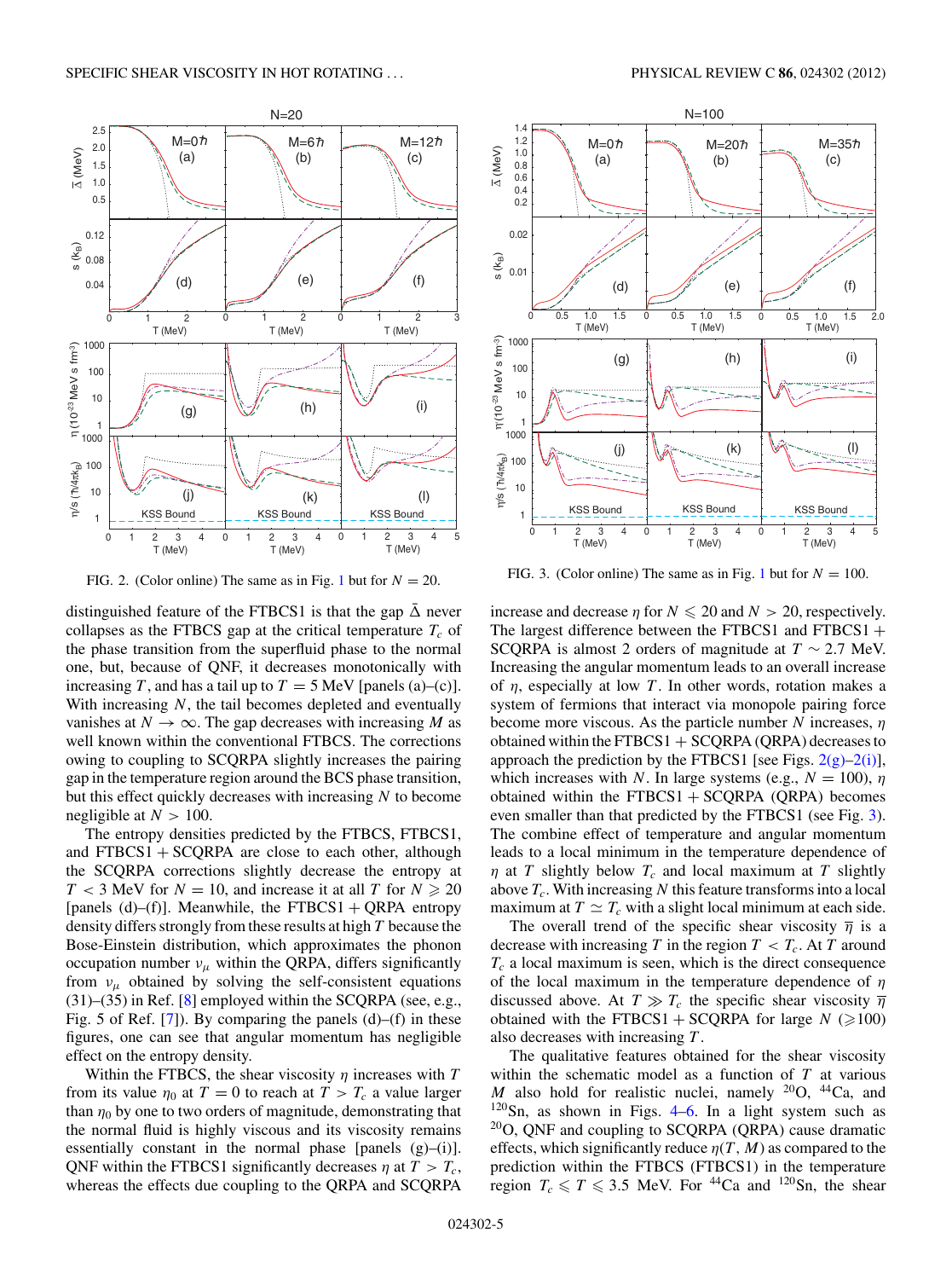<span id="page-5-0"></span>

FIG. 4. (Color online) The same as in Fig. [1](#page-3-0) but for  $^{20}O$ .

viscosity *η* always decreases with increasing *T* at all *M* except for the prediction by the FTBCS1 + ORPA at  $M = 2h$  for <sup>44</sup>Ca because of the boson occupation numbers discussed above. These figures show that, at  $T = 5$  MeV and  $M = 0$ , the specific shear viscosity  $\overline{\eta}$  in spherical systems of paired fermions with realistic single-particle energies ranges from between two to



FIG. 5. (Color online) The same as in Fig. [1](#page-3-0) but for  $^{44}Ca$ .



FIG. 6. (Color online) The same as in Fig. [1](#page-3-0) but for <sup>120</sup>Sn.

ten times larger than its value at  $T = 0$  and  $M = 0$ . Classical rotation strongly increases the specific shear viscosity in the light system such as  $^{20}$ O at hight *T*, whereas in the heavier systems such as <sup>44</sup>Ca and <sup>120</sup>Sn such increase is much weaker. The change in the temperature dependence of  $\eta$  in <sup>20</sup>O at high *T* from decreasing as *T* increases at low *M* to increasing with *T* at large *M* shows that rotation of a light system at high *T* drives it from the behavior of a liquid to that of a gas. Meanwhile, medium and heavy systems behave as liquids because the predictions by the  $FTBCS1 + SCORPA$  show that their shear viscosity always decreases as *T* increases at high *T* and any *M*. In general, it is clear to see that the specific shear viscosity obtained within the schematic model as well as realistic nuclei considered here is always higher than the lower bound conjecture (KSS limit) proposed in Ref. [\[12\]](#page-6-0) up to  $T = 5$  MeV.

For small *N*, FTBCS1 + SCQRPA (QRPA) predicts an increase  $\overline{\eta}$  with *T* at the largest value of *M*, namely 8*h* and 12 $\hbar$  for  $N = 10$  and 20, respectively. This largest value should be smaller than the value  $M_{\text{max}}$ , at which at least one solution of Eq. [\(22\)](#page-2-0) becomes 0 at a certain *T* , and turns negative at higher *T*. This is demonstrated in Fig. [7,](#page-6-0) where  $\eta$  and  $E_k^+$  for several levels within the schematic model for  $N = 10$  and for neutrons in 44Ca are plotted against *T* at three values of *M*. For  $N = 10$ , at  $M_{\text{max}} = 10\hbar$  one can see that  $\eta$  has a singularity at *T* ∼ 4.7 MeV [Fig. [7\(a\)\]](#page-6-0), where  $E_k^+$  crosses 0 [Fig. [7\(c\)\]](#page-6-0). For <sup>44</sup>Ca, a similar feature takes place at  $T = 3$  MeV and  $M_{\text{max}} = 3\hbar$  [Figs. [7\(d\)](#page-6-0) and [7\(f\)\]](#page-6-0). The quasiparticle energies  $E_k^-$  remain positive at all *T* and *M* because  $E_k^-$  in Eq. [\(14\)](#page-1-0) are always positive. The limiting values  $M_{\text{max}}$  of the angular momentum, determined for  $N = 20$ , 100, <sup>20</sup>O, and <sup>120</sup>Sn, are